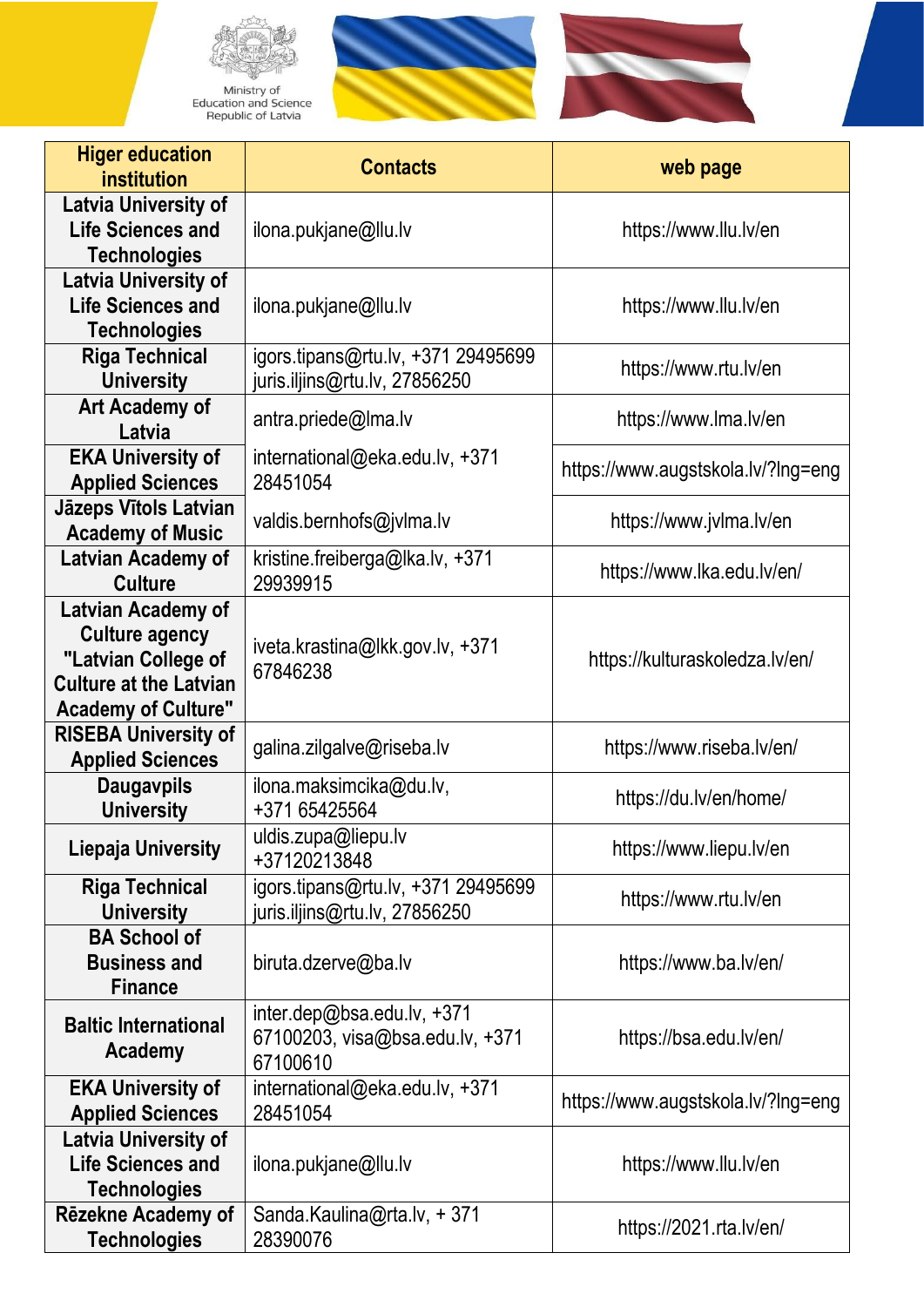





| <b>Riga Technical</b><br><b>University</b>                                     | igors.tipans@rtu.lv, +371 29495699<br>juris.iljins@rtu.lv, 27856250           | https://www.rtu.lv/en             |
|--------------------------------------------------------------------------------|-------------------------------------------------------------------------------|-----------------------------------|
| <b>RISEBA University of</b><br><b>Applied Sciences</b>                         | galina.zilgalve@riseba.lv                                                     | https://www.riseba.lv/en/         |
| <b>Stockholm School of</b><br><b>Economics in Riga</b>                         | marina.troskova@sseriga.edu                                                   | https://www.sseriga.edu/          |
| <b>Daugavpils</b><br><b>University</b>                                         | ilona.maksimcika@du.lv,<br>+371 65425564                                      | https://du.lv/en/home/            |
| <b>University of Latvia</b>                                                    | zane.svilane@lu.lv                                                            | https://www.lu.lv/en              |
| <b>Latvian Academy of</b><br><b>Sport Education</b>                            | ivars.kravalis@Ispa.lv, +371<br>29129568 iveta.boge@lspa.lv, +371<br>26466477 | https://www.lspa.lv/eng/index.php |
| Rēzekne Academy of<br><b>Technologies</b>                                      | Sanda.Kaulina@rta.lv, +371<br>28390076                                        | https://2021.rta.lv/en/           |
| <b>Daugavpils</b><br><b>University</b>                                         | ilona.maksimcika@du.lv,<br>+371 65425564                                      | https://du.lv/en/home/            |
| <b>University of Latvia</b>                                                    | zane.svilane@lu.lv                                                            | https://www.lu.lv/en              |
| <b>Liepaja University</b>                                                      | uldis.zupa@liepu.lv<br>+37120213848                                           | https://www.liepu.lv/en           |
| <b>Latvia University of</b><br><b>Life Sciences and</b><br><b>Technologies</b> | ilona.pukjane@llu.lv                                                          | https://www.llu.lv/en             |
| <b>Riga Technical</b><br><b>University</b>                                     | igors.tipans@rtu.lv, +371 29495699<br>juris.iljins@rtu.lv, 27856250           | https://www.rtu.lv/en             |
| <b>Liepaja University</b>                                                      | uldis.zupa@liepu.lv<br>+37120213848                                           | https://www.liepu.lv/en           |
| <b>University of Latvia</b>                                                    | zane.svilane@lu.lv                                                            | https://www.lu.lv/en              |
| Latvian Academy of<br><b>Sport Education</b>                                   | ivars.kravalis@lspa.lv, +371<br>29129568 iveta.boge@lspa.lv, +371<br>26466477 | https://www.lspa.lv/eng/index.php |
| Rīga Stradiņš<br><b>University</b>                                             | ieva.lejniece@rsu.lv                                                          | https://www.rsu.lv/en             |
| <b>University of Latvia</b>                                                    | zane.svilane@lu.lv                                                            | https://www.lu.lv/en              |
| <b>Daugavpils</b><br><b>University</b>                                         | ilona.maksimcika@du.lv,<br>+371 65425564                                      | https://du.lv/en/home/            |
| <b>University of Latvia</b>                                                    | zane.svilane@lu.lv                                                            | https://www.lu.lv/en              |
| <b>ISMA University of</b><br><b>Applied Sciences</b>                           | marina.celika@isma.lv; +371<br>67114518                                       | https://www.isma.lv/en/           |
| <b>Turiba University</b>                                                       | Imants.Bergs@turiba.lv, +371<br>29110419                                      | https://www.turiba.lv/en/         |
| <b>Vidzeme University</b><br>of Applied Sciences                               | iveta.grinberga@va.lv, +371<br>26651033                                       | https://va.lv/en                  |
| Rīga Stradiņš<br><b>University</b>                                             | ieva.lejniece@rsu.lv                                                          | https://www.rsu.lv/en             |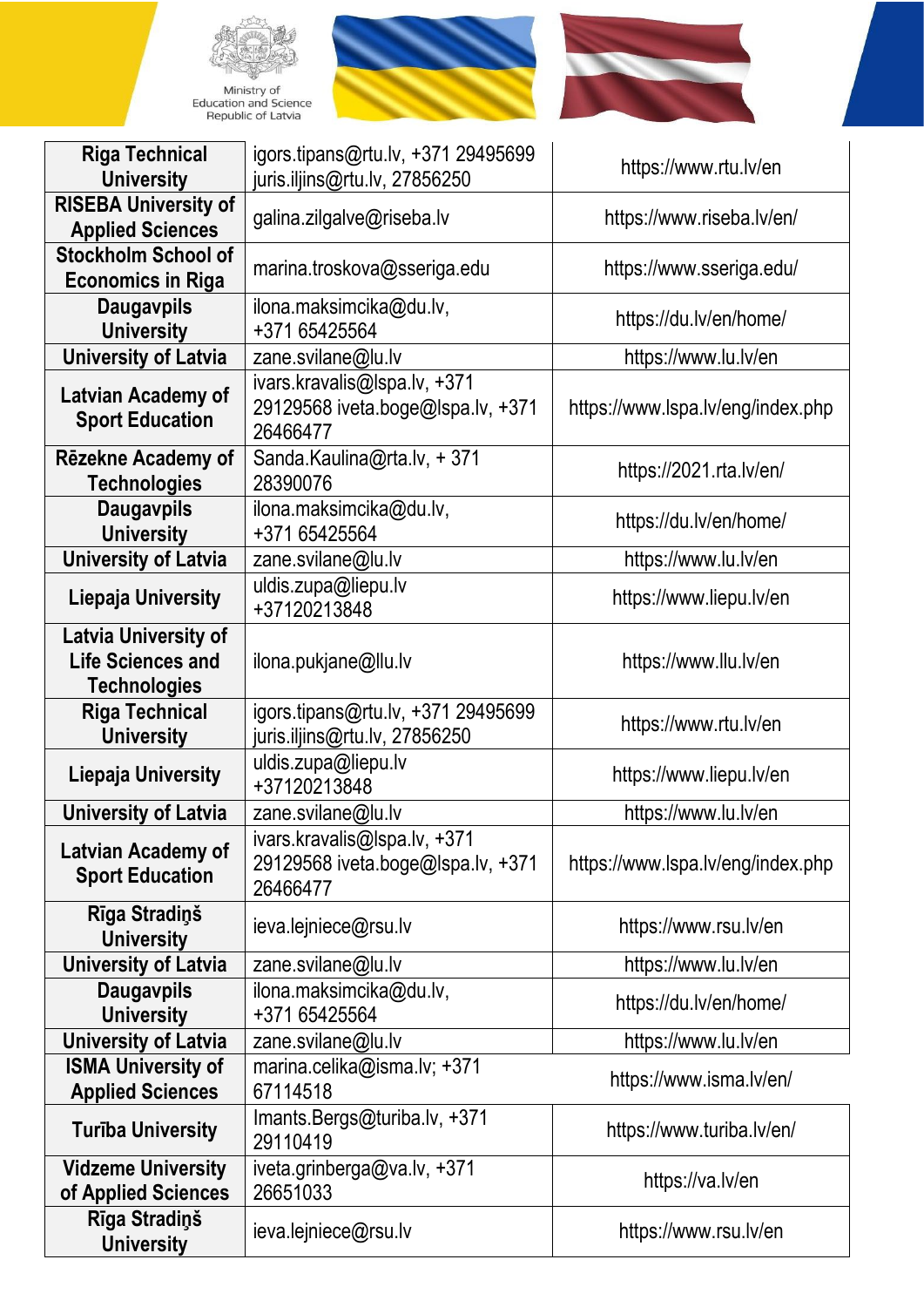





| <b>RISEBA University of</b><br><b>Applied Sciences</b> | galina.zilgalve@riseba.lv                                           | https://www.riseba.lv/en/          |
|--------------------------------------------------------|---------------------------------------------------------------------|------------------------------------|
| <b>Turība University</b>                               | Imants.Bergs@turiba.lv, +371<br>29110419                            | https://www.turiba.lv/en/          |
| <b>ISMA University of</b><br><b>Applied Sciences</b>   | marina.celika@isma.lv; +371<br>67114518                             | https://www.isma.lv/en/            |
| <b>Vidzeme University</b><br>of Applied Sciences       | iveta.grinberga@va.lv, +371<br>26651033                             | https://va.lv/en                   |
| <b>EKA University of</b><br><b>Applied Sciences</b>    | international@eka.edu.lv, +371<br>28451054                          | https://www.augstskola.lv/?lng=eng |
| Rēzekne Academy of<br><b>Technologies</b>              | Sanda.Kaulina@rta.lv, + 371<br>28390076                             | https://2021.rta.lv/en/            |
| <b>Riga Aeronautical</b><br><b>Institute</b>           | manager@rai.lv, +371 67629207,<br>+371 29571158                     | http://rai.lv/en/index.php         |
| <b>Riga Technical</b><br><b>University</b>             | igors.tipans@rtu.lv, +371 29495699<br>juris.iljins@rtu.lv, 27856250 | https://www.rtu.lv/en              |
| <b>Turība University</b>                               | Imants.Bergs@turiba.lv, +371<br>29110419                            | https://www.turiba.lv/en/          |
| <b>University of Latvia</b>                            | zane.svilane@lu.lv                                                  | https://www.lu.lv/en               |
| <b>Liepaja University</b>                              | uldis.zupa@liepu.lv<br>+37120213848                                 | https://www.liepu.lv/en            |
| <b>Ventspils University</b><br>of Applied Sciences     | kristiana.balode@venta.lv, +371<br>63629646                         | https://www.venta.lv/en            |
| <b>Vidzeme University</b><br>of Applied Sciences       | iveta.grinberga@va.lv, +371<br>26651033                             | https://va.lv/en                   |
| Rēzekne Academy of<br><b>Technologies</b>              | Sanda.Kaulina@rta.lv, +371<br>28390076                              | https://2021.rta.lv/en/            |
| Rīga Stradiņš<br><b>University</b>                     | ieva.lejniece@rsu.lv                                                | https://www.rsu.lv/en              |
| <b>Riga Technical</b><br><b>University</b>             | igors.tipans@rtu.lv, +371 29495699<br>juris.iljins@rtu.lv, 27856250 | https://www.rtu.lv/en              |
| <b>Daugavpils</b><br><b>University</b>                 | ilona.maksimcika@du.lv,<br>+371 65425564                            | https://du.lv/en/home/             |
| <b>University of Latvia</b>                            | zane.svilane@lu.lv                                                  | https://www.lu.lv/en               |
| <b>Liepaja University</b>                              | uldis.zupa@liepu.lv<br>+37120213848                                 | https://www.liepu.lv/en            |
| <b>Ventspils University</b><br>of Applied Sciences     | kristiana.balode@venta.lv, +371<br>63629646                         | https://www.venta.lv/en            |
| Rīga Stradiņš<br><b>University</b>                     | ieva.lejniece@rsu.lv                                                | https://www.rsu.lv/en              |
| <b>Turība University</b>                               | Imants.Bergs@turiba.lv, +371<br>29110419                            | https://www.turiba.lv/en/          |
| <b>Riga Graduate</b><br><b>School of Law</b>           | ieva.racenaja@rgsl.edu.lv                                           | https://www.rgsl.edu.lv/en         |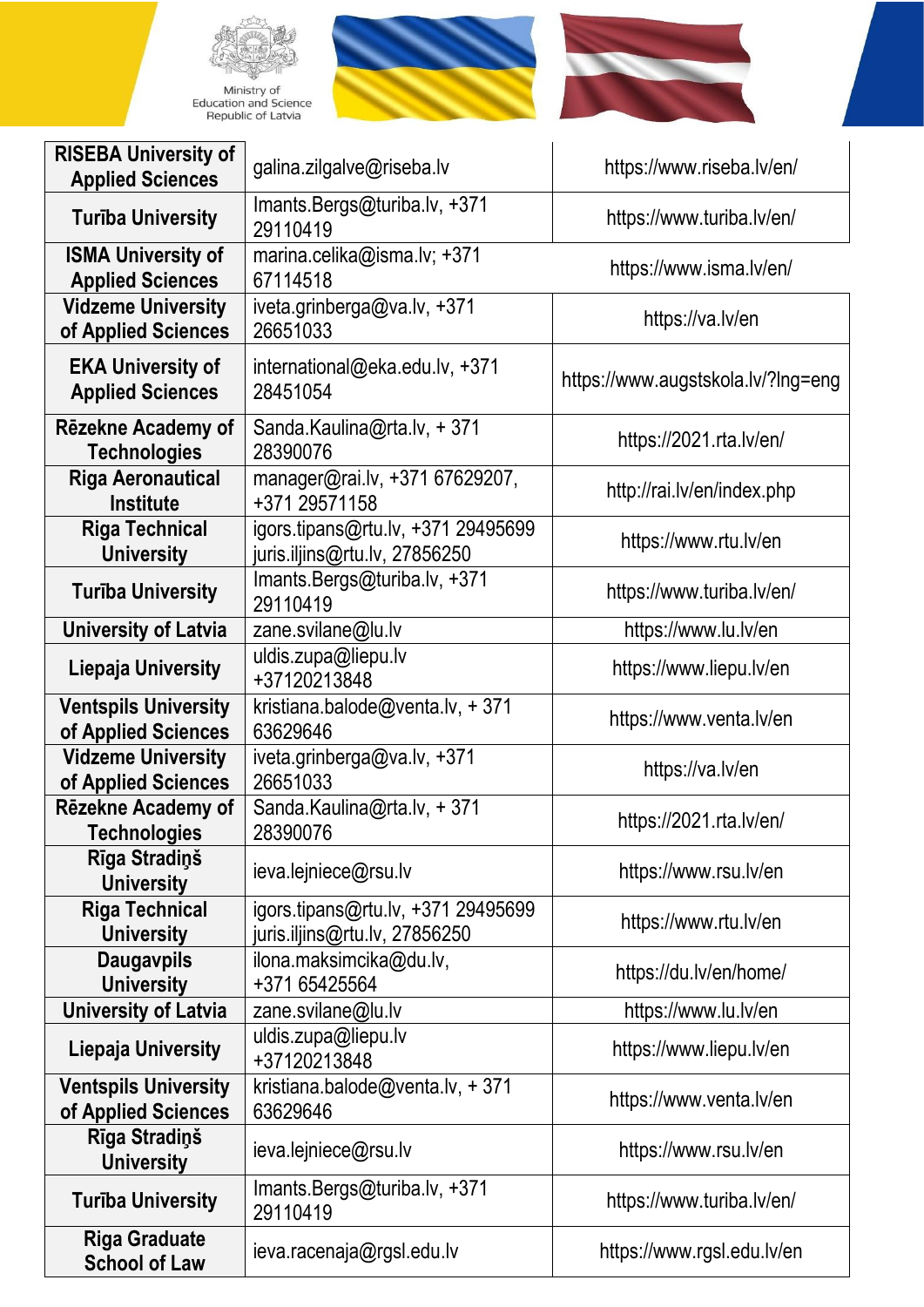





| <b>University of Latvia</b>                                                    | zane.svilane@lu.lv                                                        | https://www.lu.lv/en               |
|--------------------------------------------------------------------------------|---------------------------------------------------------------------------|------------------------------------|
| <b>BA School of</b><br><b>Business and</b><br><b>Finance</b>                   | biruta.dzerve@ba.lv                                                       | https://www.ba.lv/en/              |
| <b>Baltic International</b><br>Academy                                         | inter.dep@bsa.edu.lv, +371<br>67100203, visa@bsa.edu.lv, +371<br>67100610 | https://bsa.edu.lv/en/             |
|                                                                                |                                                                           |                                    |
| <b>EKA University of</b><br><b>Applied Sciences</b>                            | international@eka.edu.lv, +371<br>28451054                                | https://www.augstskola.lv/?lng=eng |
| <b>Latvia University of</b><br><b>Life Sciences and</b><br><b>Technologies</b> | ilona.pukjane@llu.lv                                                      | https://www.llu.lv/en              |
|                                                                                |                                                                           |                                    |
| Rēzekne Academy of<br><b>Technologies</b>                                      | Sanda.Kaulina@rta.lv, +371<br>28390076                                    | https://2021.rta.lv/en/            |
| Rīga Stradiņš<br><b>University</b>                                             | ieva.lejniece@rsu.lv                                                      | https://www.rsu.lv/en              |
| <b>Riga Technical</b><br><b>University</b>                                     | igors.tipans@rtu.lv, +371 29495699<br>juris.iljins@rtu.lv, 27856250       | https://www.rtu.lv/en              |
| <b>RISEBA University of</b><br><b>Applied Sciences</b>                         | galina.zilgalve@riseba.lv                                                 | https://www.riseba.lv/en/          |
| <b>Stockholm School of</b><br><b>Economics in Riga</b>                         | marina.troskova@sseriga.edu                                               | https://www.sseriga.edu/           |
| <b>Turība University</b>                                                       | Imants.Bergs@turiba.lv, +371<br>29110419                                  | https://www.turiba.lv/en/          |
| <b>Daugavpils</b><br><b>University</b>                                         | ilona.maksimcika@du.lv,<br>+371 65425564                                  | https://du.lv/en/home/             |
| <b>University of Latvia</b>                                                    | zane.svilane@lu.lv                                                        | https://www.lu.lv/en               |
| <b>Ventspils University</b><br>of Applied Sciences                             | kristiana.balode@venta.lv, +371<br>63629646                               | https://www.venta.lv/en            |
| <b>Vidzeme University</b><br>of Applied Sciences                               | iveta.grinberga@va.lv, +371<br>26651033                                   | https://va.lv/en                   |
| <b>Latvia University of</b><br><b>Life Sciences and</b><br><b>Technologies</b> | ilona.pukjane@llu.lv                                                      | https://www.llu.lv/en              |
| <b>Riga Technical</b><br><b>University</b>                                     | igors.tipans@rtu.lv, +371 29495699<br>juris.iljins@rtu.lv, 27856250       | https://www.rtu.lv/en              |
| <b>Latvia University of</b><br><b>Life Sciences and</b><br><b>Technologies</b> | ilona.pukjane@llu.lv                                                      | https://www.llu.lv/en              |
| <b>Latvian Maritime</b><br>Academy                                             | vija.kasakovska@latja.lv, +371<br>28614151                                | http://www.latja.lv/en/            |
| Rēzekne Academy of<br><b>Technologies</b>                                      | Sanda.Kaulina@rta.lv, +371<br>28390076                                    | https://2021.rta.lv/en/            |